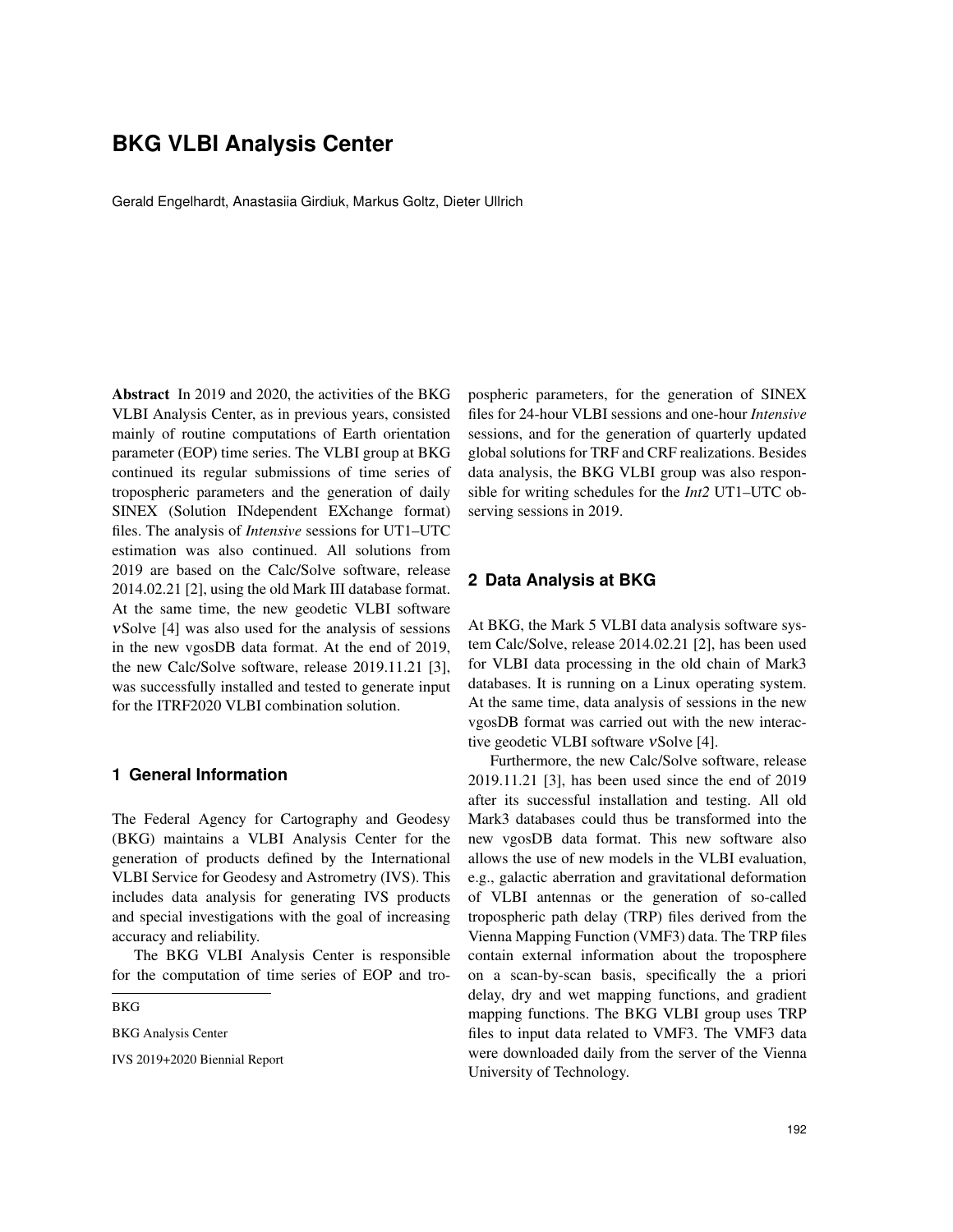On the basis of the new software, it was possible to further develop the new processing chain of vgos databases for the generation of IVS products in the reporting period. The technological connection between the VLBI data in the Data Center, preliminary evaluation with νSolve, product-based evaluation with Calc/Solve, and product generation for the IVS Data Centers is realized by Python scripts.

#### • Processing of Correlator Output

The BKG group continued the generation of calibrated databases in the new vgosDB format for the sessions correlated at the Max Planck Institute for Radio Astronomy (MPIfR)/BKG Astro/Geo Correlator at Bonn (e.g., EURO, OHIG, and T2) and submitted them to the IVS Data Centers.

#### **Scheduling**

In cooperation with the Institute of Geodesy and Geoinformation of the University of Bonn (IGGB), BKG continued scheduling the Int2 *Intensive* sessions, which are mostly observed on the ISHIOKA–WETTZELL baseline. In 2019, a total of 102 schedule files were created. In 2020, this work was discontinued due to the establishment of the IVS VLBI Operation Center Wettzell, which took over this function.

### • BKG EOP Time Series

The BKG EOP time series bkg00014 was continued [1] but only for the R4 session series, available in the old MK3 data format. This old EOP time series based on MK3 databases was stopped at the end of 2020. It was replaced by the new bkg2020a series, based on sessions in the new vgosDB data format. The main difference to the previous solution is the use of new models for, for instance, galactic aberration, mean pole tides, gravitational deformation, and high-frequency EOP, which are also used for the realization of ITRF2020. Further, the new VLBI stations NYALE13S in Norway and SVERT13V in Russia were included successfully in the data processing.

Each time after the preprocessing of any new VLBI session (correlator output vgosDB database version 1), a new global solution with 24-hour sessions since 1984 was computed, and the EOP time series bkg2020a was extracted. Altogether, 5,785 sessions were processed. The main parameter types in this solution are globally estimated station coordinates and velocities together with radio source positions. The datum definition was realized by applying no-net-rotation and no-net-translation conditions for 25 selected station positions and velocities with respect to ITRF2014 and a no-net-rotation condition for 303 defining sources with respect to ICRF3. The station coordinates of the telescopes AGGO (Argentina), AIRA (Japan), CHICHI10 (Japan), CTVASTJ (Canada), DSS13 (USA), DSS34 (Australia), DSS36 (Australia), ISH-IOKA (Japan), KASHIM11 (Japan), KASHIM34 (Japan), KOGANEI (Japan), NYALE13S (Norway), PT REYES (USA), RAEGSMAR (Azores), RAEGYEB (Spain), SEST (Chile), SINTOTU3 (Japan), SVERT13V (Russia), TIANMA65 (China), TIDBIN64 (Australia), TIGOCONC (Chile), TSUKUB32 (Japan), UCHINOUR (Japan), VERAISGK (Japan), VERAMZSW (Japan), WARK30M (New Zealand), WETTZ13N

# session.

# • BKG UT1 *Intensive* Time Series

The analysis of the UT1–UTC *Intensive* time series bkgint14 was continued. But this old time series based on MK3 databases was stopped at the end of August 2020 and replaced by the new bkg2020a series, which is based on *Intensive* sessions in the new vgosDB data format. The main difference to the old series is again the use of the new models and the new a priori TRF and CRF.

(Germany), WIDE85 3 (USA), and YEBES40M (Spain) were estimated as local parameters in each

The series bkg2020a was generated with fixed TRF (ITRF2014) and fixed ICRF3. The a priori EOP were taken from final USNO series [5]. The estimated parameter types were only UT1–TAI, station clock, and zenith troposphere. A total of 1,198 UT1 *Intensive* sessions were analyzed for the period from 2018.01.02 to 2020.12.30.

### • Tropospheric Parameters

The VLBI group of BKG continued regular submissions of long time series of tropospheric parameters to the IVS (wet and total zenith delays and horizontal gradients) for all VLBI sessions since 1984, which were still available in the old MK3 data format. This old series, bkg00014, based on MK3 databases was stopped at the end of 2020. It was replaced by the new bkg2020a series, which is based on sessions in the new vgosDB data format. The tropospheric parameters were extracted from the standard global solution bkg2020a and trans